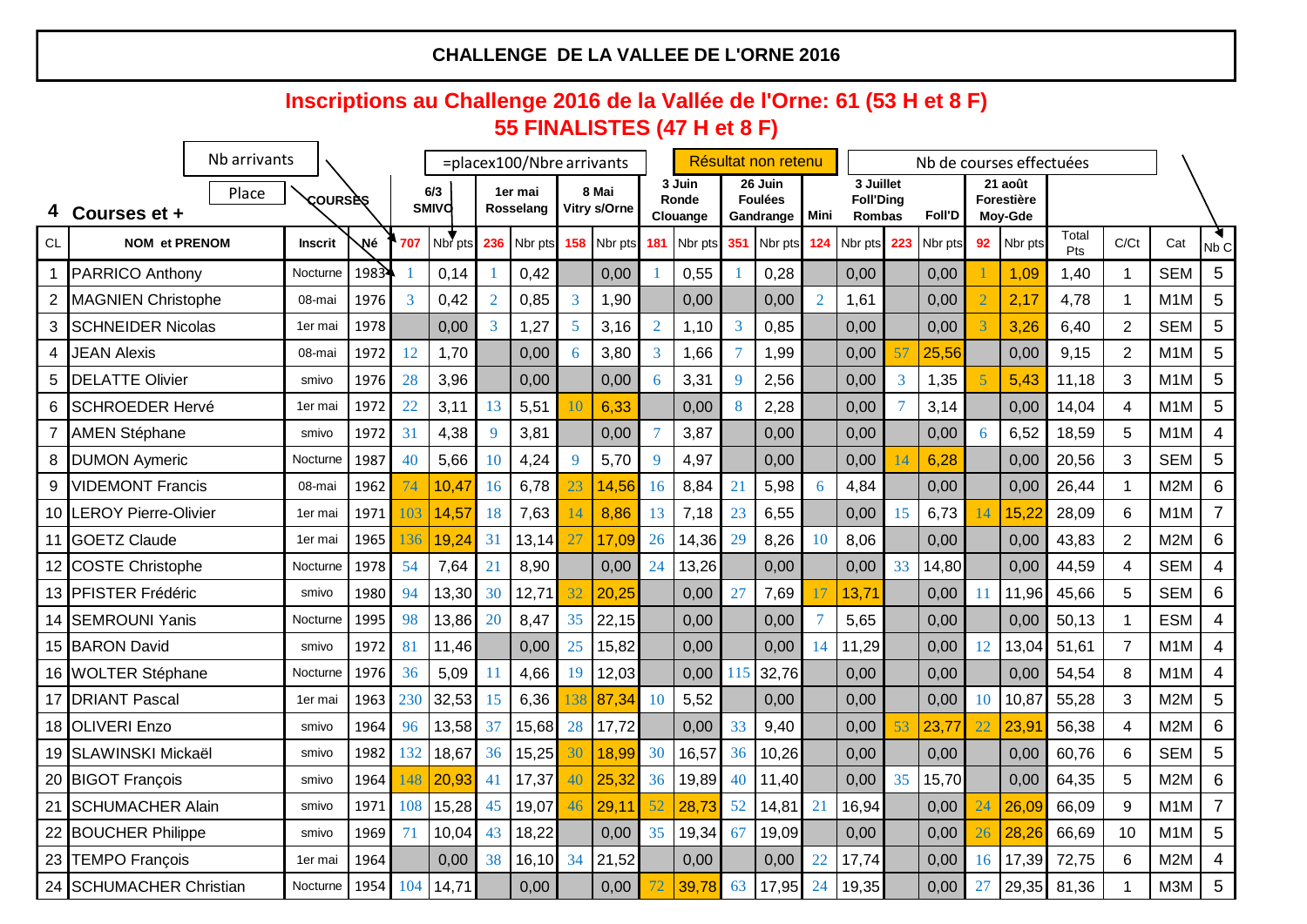|                 | 25 MATUS J-Luc            | Nocturne        | 1962 | 142 | 20,08                                 | 67  | 28,39       |     | 0,00                | 40  | 22,10                                               | 88           | 25,07          |    | 0,00      | 24 | 55,61 |    | 0,00  | 95,65           | $\overline{7}$  | M <sub>2</sub> M     | 5               |
|-----------------|---------------------------|-----------------|------|-----|---------------------------------------|-----|-------------|-----|---------------------|-----|-----------------------------------------------------|--------------|----------------|----|-----------|----|-------|----|-------|-----------------|-----------------|----------------------|-----------------|
|                 | 26 STAR Pascal            | smivo           | 1978 | 145 | 20,51                                 | 57  | 24,15       | -63 | 39,87               | 68  | 37,57                                               |              | 0,00           |    | 0,00      | 32 | 14,35 |    | 0,00  | 96,58           | $\overline{7}$  | <b>SEM</b>           | 5               |
| 27 <sup>1</sup> | <b>TULUMELLO Vincent</b>  | 1er mai         | 1961 | 218 | 30,83                                 | 58  | 24,58       | 55  | 34,8'               | -44 | 24,31                                               |              | 98,58          |    | 0,00      | 51 | 22,87 | 23 | 25,00 | 96,76           | 8               | M2M                  | $\overline{7}$  |
|                 | 28 CAPUANO Ruggiero       | 1er mai         | 1971 | 184 | 26,03                                 | 76  | 32,20       |     | 36,71               |     | 0,00                                                | 90           | 25,64          |    | 0,00      | 70 | 31,39 | 34 | 36,96 | 115,26          | 11              | M <sub>1</sub> M     | 6               |
|                 | 29 GARNICHE Chantal       | smivo           | 1961 | 262 | 37,06                                 | 81  | 34,32       |     | 44,30               | 53  | 29,28                                               |              | 23,65          |    | 0,00      |    | 0,00  |    | 0,00  | 124,31          |                 | M <sub>2</sub> F     | 5               |
|                 | 30 GENEN Benoît           | smivo           | 1969 | 305 | 43,14                                 | 82  | 34,75       | 67  | 42,41               | 61  | 33,70                                               |              | 29,34          |    | 0,00      | 63 | 28,25 | 31 | 33,70 | 124,99          | 12              | M <sub>1</sub> M     |                 |
|                 | 31 GENEVE Christophe      | 1er mai         | 1965 |     | 0,00                                  | 69  | 29,24 56    |     | 35,44               | 63  | 34,81                                               | 92           | 26,21          |    | 0,00      |    | 0,00  |    | 0,00  | 125,70          | 9               | M <sub>2</sub> M     | 4               |
|                 | 32 RACH Julie             | Nocturne        | 1989 | 236 | 33,38                                 | 66  | 27,97       |     | 0,00                | 90  | 49,72                                               |              | $\sqrt{31,91}$ | 43 | 34,68     |    | 0,00  |    | 0,00  | 127,93          |                 | <b>SEF</b>           | 5               |
|                 | 33 MAS Michel             | 08-mai          | 1968 |     | 0,00                                  | 86  | 36,44 74    |     | 46,84               |     | 0,00                                                | 94           | 26,78          | 30 | 24,19     |    | 0,00  |    | 0,00  | 134,25          | 13              | M <sub>1</sub> M     | 4               |
|                 | 34 CHEMELLO Lorenzo       | smivo           | 1950 | 235 | 33,24                                 |     | 0,00        |     | 0,00                | 81  | 44,75                                               | $10^{\circ}$ | 28,77          | 36 | 29,03     |    | 0,00  |    | 0,00  | 135,80          | $\overline{2}$  | <b>M3M</b>           | 4               |
|                 | 35 CARUSO Gilbert         | smivo           | 1964 | 298 | 42,15                                 | 79  | $33,47$ 100 |     | 63,29               | 87  | 48,07'                                              |              | $116$ 33,05    |    | 0,00      |    | 0,00  |    | 53,26 | 156,74          | 10              | M2M                  | 6               |
|                 | 36 PY Jacques             | smivo           | 1943 | 317 | 44,84 130                             |     | $55,08$ 96  |     | 60,76               | 118 | 65,19                                               |              | $119$ 33,90    |    | 35,48     |    | 0,00  | 40 |       | 43,48 157,70    |                 | M4M                  |                 |
|                 | 37 ZIMMER Nathalie        | smivo           | 1970 | 296 | 41,87                                 |     | 0,00        |     | 0,00                | 79  | 43,65                                               | 120          | ∫34,19         |    | 0,00      | 89 | 39,91 | 43 | 46,74 | 159,61          |                 | M <sub>1</sub> F     | 5               |
|                 | 38 VILLIERS Ludovic       | Nocturne        | 1989 | 398 | 56,29                                 | 97  | 41,10 78    |     | 49,37               | 78  | 43,09                                               | 140          | 39,89          |    | 0,00      |    | 0,00  |    | 0,00  | 173,45          | 8               | <b>SEM</b>           | 5               |
|                 | 39 OLIVARES Sébastien     | Nocturne        | 1976 | 407 | 57,57                                 | -98 | 41,53       |     | 0,00                |     | 42,54                                               |              | $114$ 32,48    |    | 100       |    | 0,00  |    | 0,00  | 174,11          | 14              | M <sub>1</sub> M     | $5\phantom{1}$  |
|                 | 40 BOURGASSER Guillaume   | 1er mai         | 1983 | 494 | 69,87                                 | -94 | 39,83       |     | 0,00                |     | 0,00                                                |              | 31,62          | 42 | 33,87     |    | 0,00  |    | 0,00  | 175,20          | 9               | <b>SEM</b>           | 4               |
|                 | 41 DIEUDONNE Philippe     | 08-mai          | 1957 | 396 | 56,01 107                             |     | 45,34       |     | 56,96               |     | 0,00                                                | $\Delta$     | 40,46          | 45 | 36,29     |    | 0,00  |    | 0,00  | 178,10          | 11              | M <sub>2</sub> M     | $5\phantom{1}$  |
|                 | 42 <b>NICOTRA Nicolas</b> | 08-mai          | 1957 | 633 | 89,53                                 | 139 |             |     | 58,90 106 67,09 120 |     | 66,30                                               | 167          | 47,58          |    | 67,74     |    | 0,00  | 62 | 67,39 | 239,86          | 12              | M2M                  |                 |
|                 | 43 LIQUORI Ciro           | 08-mai          |      |     | 1971   459   64,92   145   61,44   99 |     |             |     |                     |     | $\begin{bmatrix} 62,66 & 111 & 61,33 \end{bmatrix}$ |              | 0,00           |    | 0,00      |    | 0,00  |    |       | $0,00$   250,35 | 15              | $M1M$ $\blacksquare$ | $\overline{4}$  |
|                 | 44 BELOTTI Nicolas        | Nocturne        | 1986 |     | 465 65,77 189 80,08                   |     |             |     | 0,00                |     | 55 30,39                                            |              | 0,00           |    | 104 83,87 |    | 0,00  |    | 0,00  | 260,11          | 10 <sup>°</sup> | SEM                  | $\overline{4}$  |
|                 | 45 RZEPA Fabrice          | smivo           |      |     | 1970 579 81,90 176 74,58 121          |     |             |     |                     |     | 76,58 136 75,14 225                                 |              | 64, 10         |    | 0,00      |    | 84,30 |    | 0,00  | 290,40          | 16              | M <sub>1</sub> M     | 6               |
|                 | 46 GREMILLET Gilbert      | 1er mai         | 1943 | 641 | 90,66 177                             |     |             |     | 75,00 119 75,32     |     | 0,00                                                | $25^\circ$   | 73,22          |    | 0,00      |    | 76,68 |    | 0,00  | 300,22          | $\overline{2}$  | M4M                  | $5\overline{)}$ |
|                 | 47 JEAN Céline            | Nocturne   1978 |      | 637 |                                       |     |             |     |                     |     | 90,10  192   81,36   122   77,22   154   85,08      |              | 0,00           |    | 0,00      |    | 0,00  | 83 |       | 90,22 333,75    | $\overline{2}$  | <b>SEF</b>           | $5\overline{)}$ |
|                 | 48 GUARASCIO Ignace       | smivo           | 1947 | 705 |                                       |     |             |     |                     |     | 99,72 219 92,80 146 92,41 172 95,03 326 92,88       |              |                |    | 0,00      |    | 0,00  |    |       | 97,83 373,11    | 3 <sup>1</sup>  | M3M                  | 6               |
|                 | 49   TOGNOLI Patrice      | smivo           | 1950 | 707 | 100                                   | 236 | 100         |     |                     |     | 156 98,73 179 98,90 344                             |              | 98,01          |    | 98,39     |    | 0,00  |    | 100   | 394,02          | 4               | M3M                  |                 |
|                 | 50 SCHMITT Fabrice        | 08-mai          | 1956 |     | 0,00                                  | 60  | $25,42$ 61  |     | 38,61               |     | 0,00                                                |              | 20,80          |    | 0,00      |    | 0,00  |    | 0,00  | 84,83           | 5               | МЗМ                  | $\mathbf{3}$    |
|                 | 51 METZGER Fabien         | smivo           | 1986 | 346 | 48,94 88                              |     | 37,29 75    |     | 47,47               |     | 0,00                                                |              | 0,00           |    | 0,00      |    | 0,00  |    | 0,00  | 133,70          | 11              | SEM                  | 3               |
|                 | 52 COSTE Sylvie           | Nocturne   1972 |      |     | 0,00                                  |     | $166$ 70,34 |     | 0,00                |     | 126 69,61                                           |              | 0,00           | 61 | 49,19     |    | 0,00  |    | 0,00  | 189,15          | $\overline{2}$  | M <sub>1</sub> F     | 3               |
|                 | 53 BERON Isabelle         | Nocturne   1962 |      |     | 0,00                                  | 211 | 89,41       |     | 0,00                |     | 0,00                                                | 285          | 81,20          | 82 | 66,13     |    | 0,00  |    | 0,00  | 236,73          | $\overline{2}$  | M <sub>2</sub> F     | 3               |
|                 | 54 LAIDI Nathalie         | Nocturne   1966 |      | 623 | 88,12 180                             |     | 76,27       |     | 0,00                |     | 150 82,87                                           |              | 0,00           |    | 0,00      |    | 0,00  |    | 0,00  | 247,26          | 3               | M2F                  | 3               |
|                 | 55 OSSWALD Laurence       | Nocturne   1967 |      |     | $649$   91,80   181   76,69           |     |             |     | 0,00                |     | 152   83,98                                         |              | 0,00           |    | 0,00      |    | 0,00  |    | 0,00  | 252,47          | 3 <sup>1</sup>  | M <sub>1</sub> F     | $\mathbf{3}$    |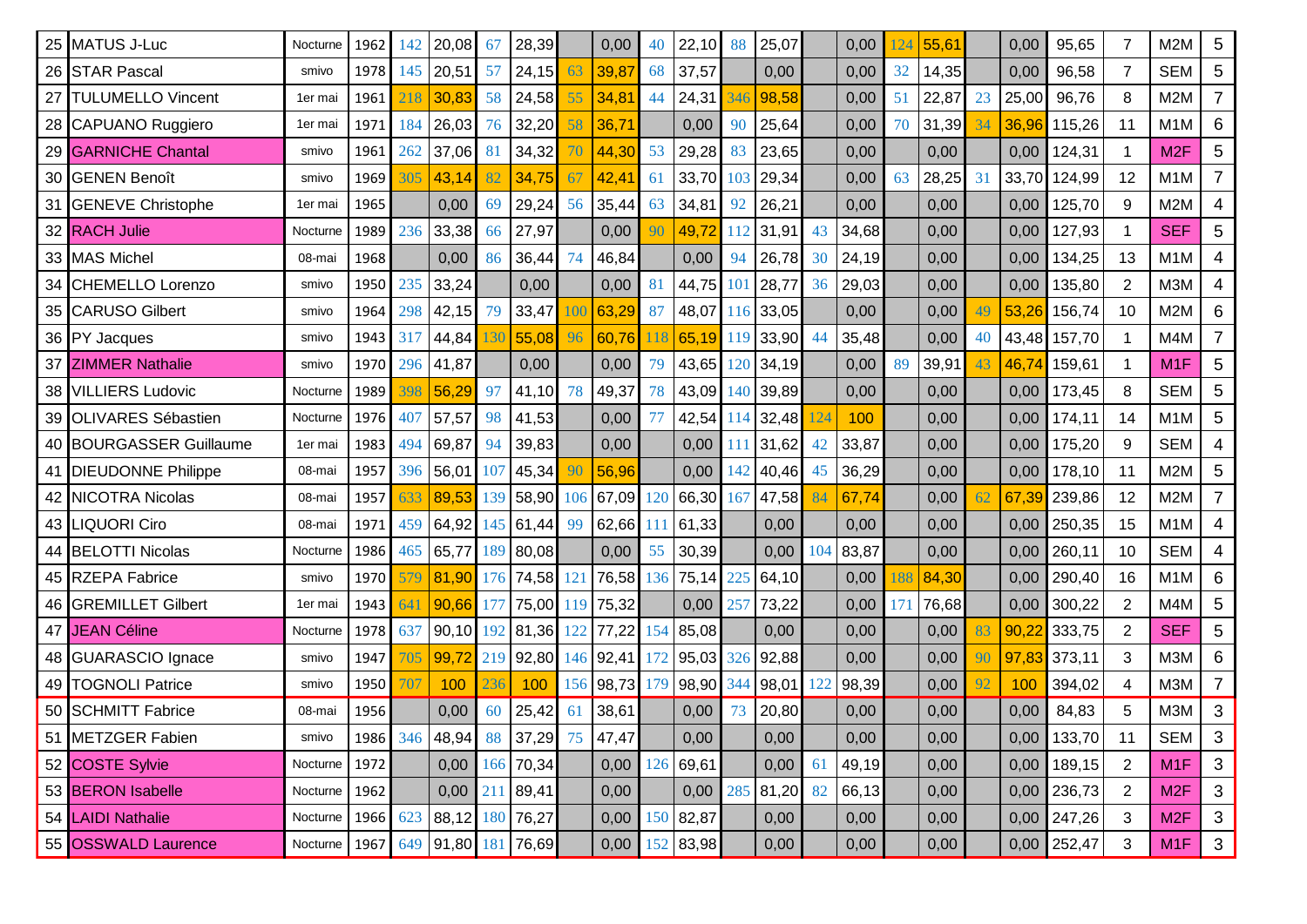#### **COURSES**

| 56 HOMAN Benoît       | smivo  | 1962 | 30 | 4,24          | 3,39 |    | 0,00  | 0,00 | 0,00 | 0,00 |    | 0,00  | 0,00  | 7,63  | 13 | M <sub>2</sub> M | $\overline{2}$ |
|-----------------------|--------|------|----|---------------|------|----|-------|------|------|------|----|-------|-------|-------|----|------------------|----------------|
| 57 DEUTSCH Alexandre  | smivo  |      |    | 1971 19 16,83 | 0,00 |    | 0,00  | 0,00 | 0,00 | 0,00 | 39 | 17,49 | 0,00  | 34,32 | 17 | M <sub>1</sub> M | 2              |
| 58 RUBIO Jésus        | 08-mai | 1959 |    | 212 29,99     | 0,00 | 52 | 32,91 | 0,00 | 0,00 | 0,00 |    | 0,00  | 0,00  | 62,90 | 14 | M <sub>2</sub> M | 2              |
| 59 DUBAJIC Mirko      | 08-mai | 1965 |    | 0,00          | 0,00 | 91 | 57,59 | 0,00 | 0,00 | 0,00 |    | 0,00  | 42,39 | 99,99 | 15 | M2M              | $\overline{2}$ |
|                       |        |      |    |               |      |    |       |      |      |      |    |       |       |       |    |                  |                |
| <b>COURSE</b>         |        |      |    |               |      |    |       |      |      |      |    |       |       |       |    |                  |                |
| 60 REMY Jean-Philippe | smivo  | 1969 |    | 0,00          | 0,00 | 42 | 26,58 | 0,00 | 0,00 | 0,00 |    | 0,00  | 0,00  | 26,58 | 18 | M <sub>1</sub> M |                |
| 61 BAUER Georges      | smivo  | 1957 |    | 439 62,09     | 0,00 |    | 0,00  | 0,00 | 0,00 | 0,00 |    | 0,00  | 0,00  | 62,09 | 16 | M2M              |                |

9 coupes pour le classement par catégorie

# **Par catégorie F**

|                | <b>GARNICHE Chantal</b>  | 124,31 |   | M <sub>2F</sub>      | 115 |                  | 2 JEAN Céline           | 333,75 |
|----------------|--------------------------|--------|---|----------------------|-----|------------------|-------------------------|--------|
| 2 <sup>1</sup> | <b>IRACH Julie</b>       | 127,93 |   | <b>SEF</b>           | 85  |                  |                         |        |
|                | <b>3 ZIMMER Nathalie</b> | 159.61 |   | M1F                  | 75  | M <sub>1</sub> F | <b>ZIMMER Nathalie</b>  | 159,61 |
| 4              | <b>JEAN Céline</b>       | 333,75 |   | <b>SEF</b>           |     |                  | 2 COSTE Sylvie          | 189,15 |
| 5              | <b>COSTE Sylvie</b>      | 189.15 |   | $M1F$ 3c             |     |                  | 3 OSSWALD Laurence      | 252,47 |
| 6              | <b>BERON Isabelle</b>    | 236,73 |   | $M2F$ $3c$           |     |                  |                         |        |
|                | <b>LAIDI Nathalie</b>    | 247,26 | ົ | $M2F$ 3c             |     | M <sub>2</sub> F | <b>GARNICHE Chantal</b> | 124,31 |
|                | <b>OSSWALD Laurence</b>  | 252,47 |   | $M1F$ <sup>3</sup> C |     |                  | <b>BERON Isabelle</b>   | 236,73 |

| <b>SEF</b>       | 1 RACH Julie                            | 127,93 |
|------------------|-----------------------------------------|--------|
|                  | 2 JEAN Céline                           | 333,75 |
|                  |                                         |        |
| M <sub>1</sub> F | 1 ZIMMER Nathalie                       | 159,61 |
|                  | 2 COSTE Sylvie                          | 189,15 |
|                  | 3 OSSWALD Laurence                      | 252,47 |
|                  |                                         |        |
| M <sub>2</sub> F | <b>GARNICHE Chantal</b>                 | 124,31 |
|                  | 2 <sup>1</sup><br><b>BERON</b> Isabelle | 236,73 |
|                  | <b>AIDI Nathalie</b>                    | 247,26 |
|                  |                                         |        |

## **Scratch Féminin**